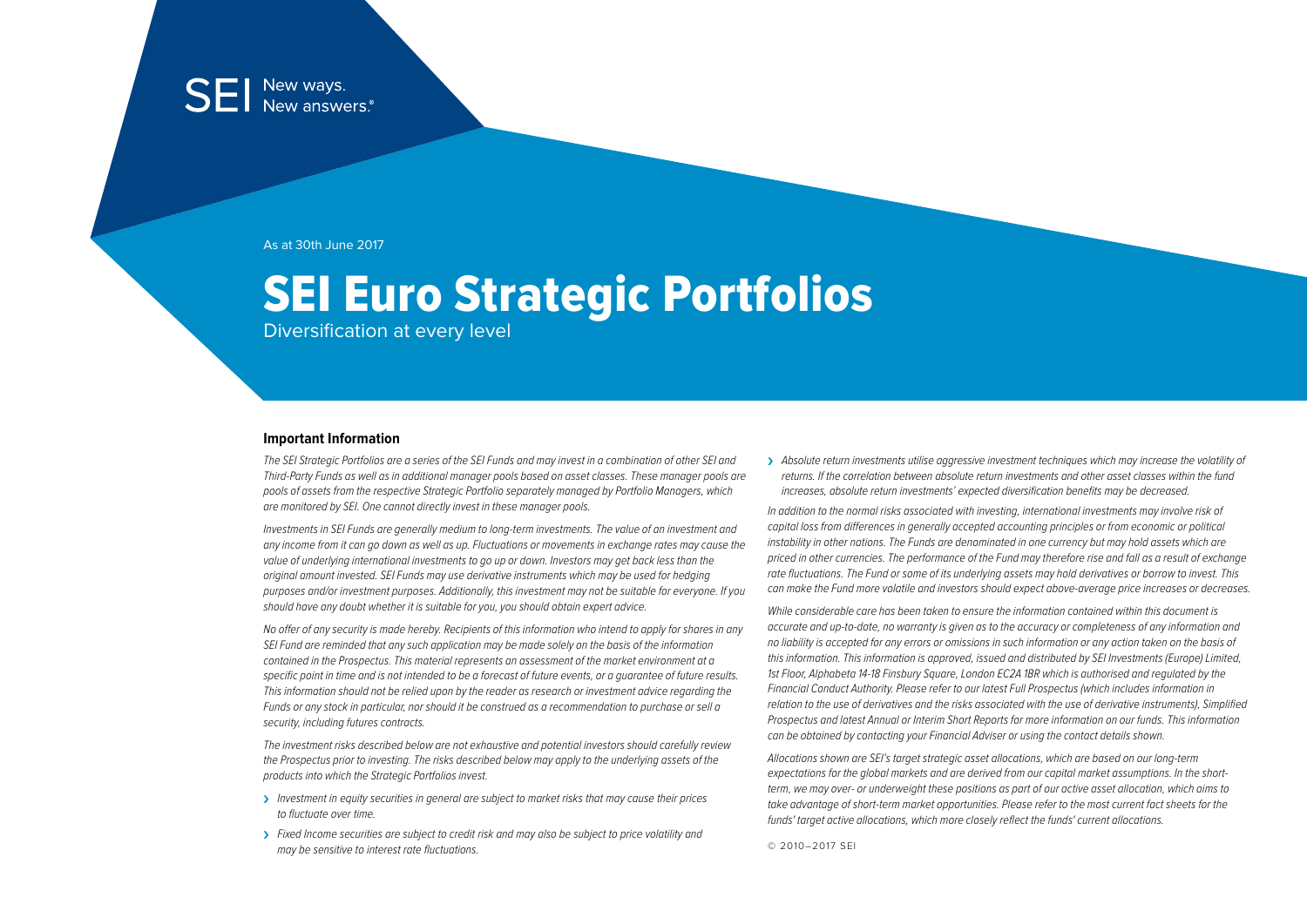### Defensive Fund

The investment objectives of the SEI Defensive Fund aim to protect against the risk of a significant loss of capital while providing an opportunity for income and capital growth.



\*The absolute return asset class aims to exploit active management opportunities that are not always accessible in conventional asset classes, such as equity, fixed interest, or cash. This could involve, for example, inves short positions (betting on price depreciation), to help generate profits or protect capital in both rising and falling markets.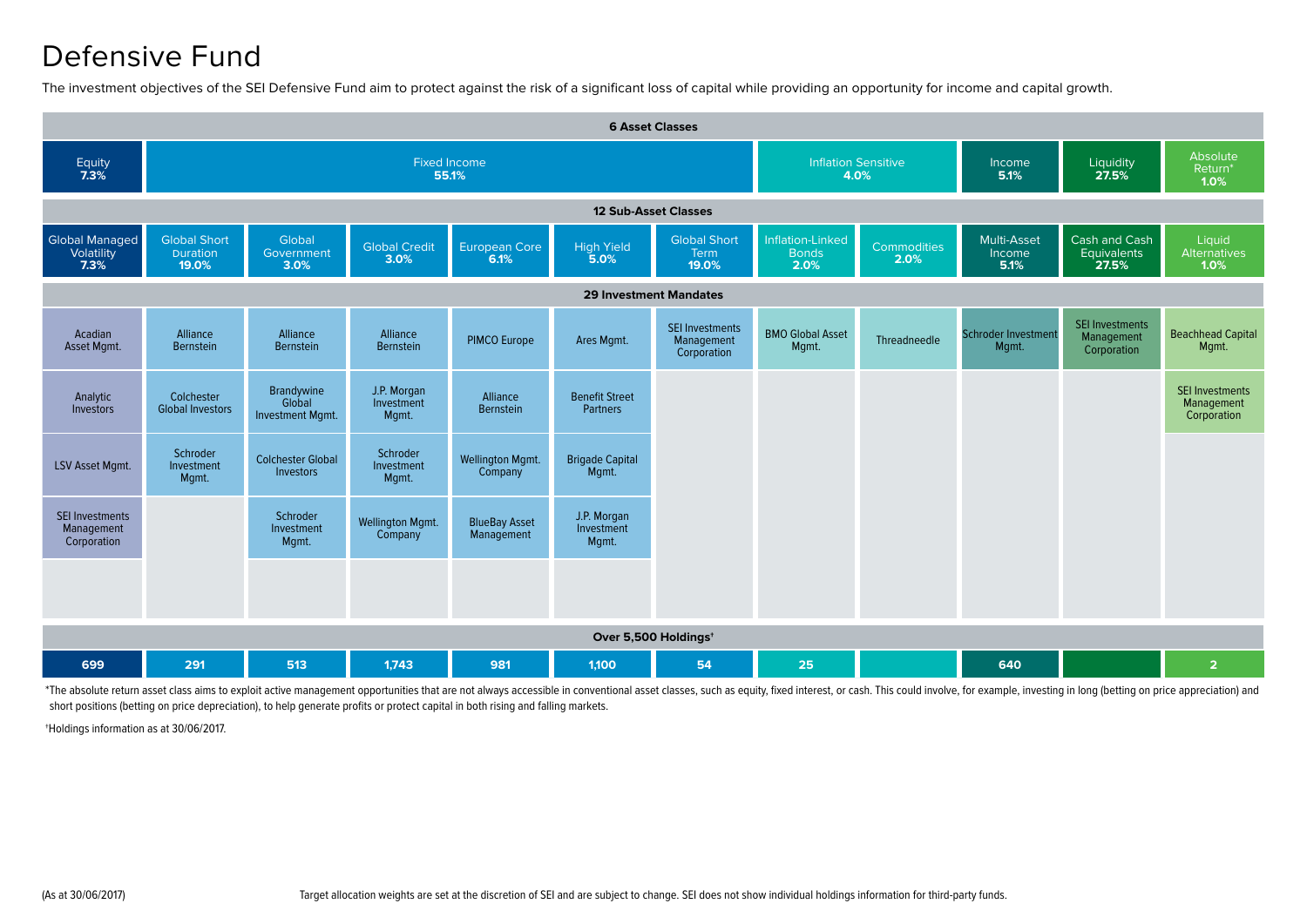#### Conservative Fund

The investment objectives of the SEI Conservative Fund aim to protect against the risk of a significant loss of capital and provide the opportunity for a conservative level of capital growth and income.

| <b>6 Asset Classes</b>             |                                                     |                                                        |                                                        |                                    |                                    |                                    |                                                     |                                          |                            |                                 |                                                     |                                                     |  |  |
|------------------------------------|-----------------------------------------------------|--------------------------------------------------------|--------------------------------------------------------|------------------------------------|------------------------------------|------------------------------------|-----------------------------------------------------|------------------------------------------|----------------------------|---------------------------------|-----------------------------------------------------|-----------------------------------------------------|--|--|
|                                    | Equity<br>21.0%                                     |                                                        |                                                        | Fixed Income<br>51.4%              |                                    |                                    | <b>Inflation Sensitive</b><br>5.1%                  |                                          | Income<br>7.2%             | Liquidity<br>12.3%              | Absolute<br>Return <sup>*</sup><br>3.0%             |                                                     |  |  |
| <b>13 Sub-Asset Classes</b>        |                                                     |                                                        |                                                        |                                    |                                    |                                    |                                                     |                                          |                            |                                 |                                                     |                                                     |  |  |
| Europe ex-UK<br>4.2%               | Global<br>Managed<br>Volatility<br>16.8%            | <b>Global Short</b><br><b>Duration</b><br>15.4%        | Global<br>Government<br>3.1%                           | Global<br>Credit<br>3.1%           | European<br>Core<br>8.2%           | <b>High</b><br>Yield<br>6.2%       | <b>Global Short</b><br>Term<br>15.4%                | Inflation-Linked<br><b>Bonds</b><br>2.1% | <b>Commodities</b><br>3.0% | Multi-Asset<br>Income<br>7.2%   | Cash and Cash<br>Equivalents<br>12.3%               | Liquid<br><b>Alternatives</b><br>3.0%               |  |  |
| <b>33 Investment Mandates</b>      |                                                     |                                                        |                                                        |                                    |                                    |                                    |                                                     |                                          |                            |                                 |                                                     |                                                     |  |  |
| <b>Acadian Asset</b><br>Management | <b>Acadian Asset</b><br>Mgmt.                       | Alliance<br>Bernstein                                  | Alliance<br>Bernstein                                  | Alliance<br>Bernstein              | <b>PIMCO Europe</b>                | Ares Mgmt.                         | <b>SEI Investments</b><br>Management<br>Corporation | <b>BMO Global Asset</b><br>Management    | Threadneedle               | Schroder<br>Investment<br>Mgmt. | <b>SEI Investments</b><br>Management<br>Corporation | Beachhead<br>Capital Mgmt.                          |  |  |
| <b>METROPOLE</b><br>Gestion        | <b>Analytic Investors</b>                           | Colchester<br><b>Global Investors</b>                  | <b>Brandywine</b><br>Global<br><b>Investment Mamt.</b> | J.P. Morgan<br>Investment<br>Mgmt. | Alliance<br>Bernstein              | <b>Benefit Street</b><br>Partners  |                                                     |                                          |                            |                                 |                                                     | <b>SEI Investments</b><br>Management<br>Corporation |  |  |
| <b>Wellington Mgmt.</b><br>Company | <b>LSV Asset Mgmt.</b>                              | Schroder<br>Investment<br>Mqmt.                        | <b>Colchester Global</b><br>Investors                  | Schroder<br>Investment<br>Mgmt.    | Wellington<br>Mgmt.<br>Company     | <b>Brigade Capital</b><br>Mgmt.    |                                                     |                                          |                            |                                 |                                                     |                                                     |  |  |
|                                    | <b>SEI Investments</b><br>Management<br>Corporation |                                                        | Schroder<br>Investment<br>Mqmt.                        | <b>Wellington Mgmt.</b><br>Company | <b>BlueBay Asset</b><br>Management | J.P. Morgan<br>Investment<br>Mgmt. |                                                     |                                          |                            |                                 |                                                     |                                                     |  |  |
|                                    |                                                     |                                                        |                                                        |                                    |                                    |                                    |                                                     |                                          |                            |                                 |                                                     |                                                     |  |  |
|                                    | Over 5,500 Holdings <sup>+</sup>                    |                                                        |                                                        |                                    |                                    |                                    |                                                     |                                          |                            |                                 |                                                     |                                                     |  |  |
| 292                                | 699                                                 | 513<br>1.743<br>25<br>640<br>291<br>981<br>1.100<br>54 |                                                        |                                    |                                    |                                    |                                                     |                                          |                            |                                 |                                                     | $\overline{2}$                                      |  |  |

\*The absolute return asset class aims to exploit active management opportunities that are not always accessible in conventional asset classes, such as equity, fixed interest, or cash. This could involve, for example, inves appreciation) and short positions (betting on price depreciation), to help generate profits or protect capital in both rising and falling markets.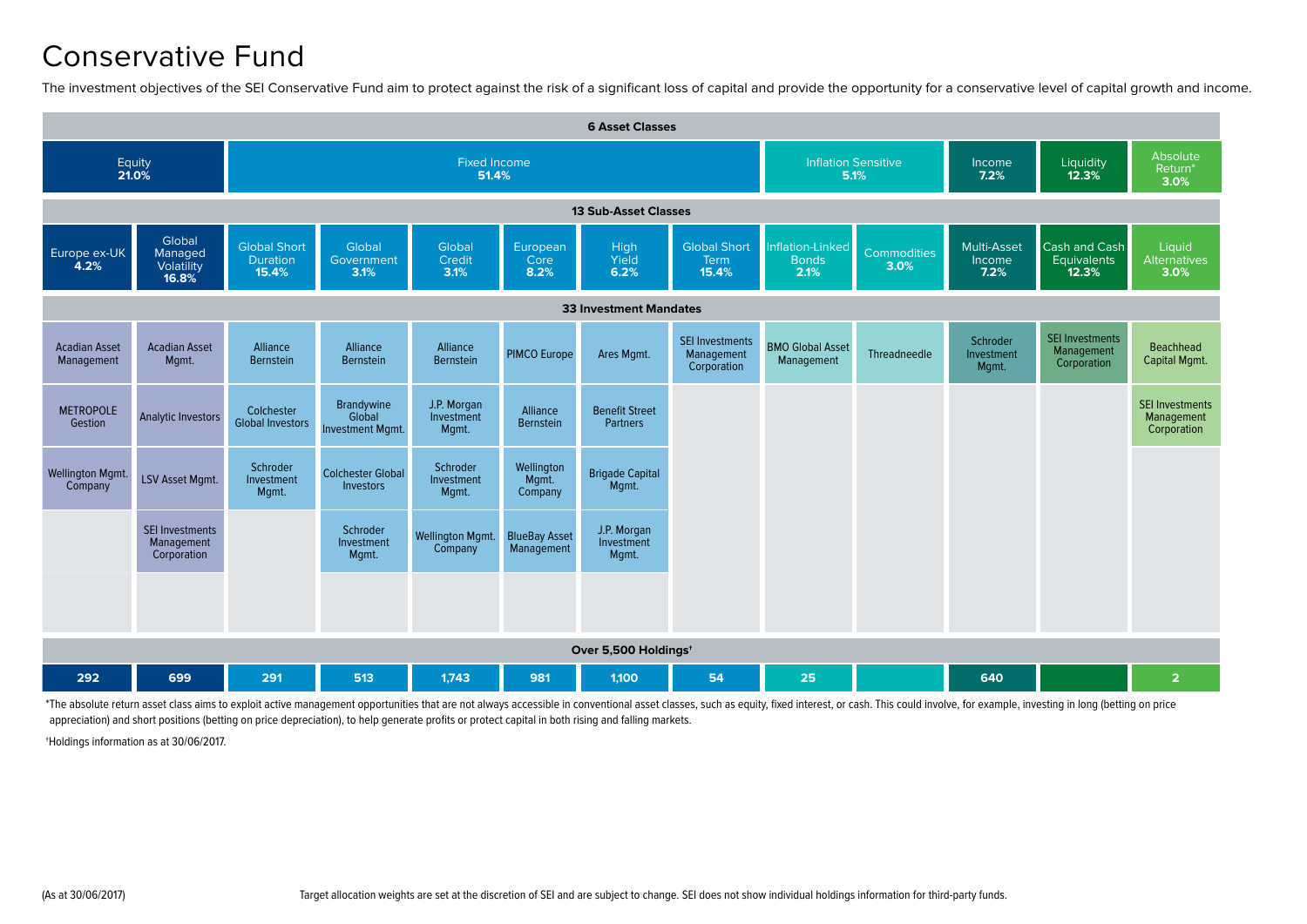#### Moderate Fund

The investment objectives of the SEI Moderate Fund are to provide the opportunity for a moderate level of capital growth and income while lowering the risk of a significant loss of capital.

| <b>6 Asset Classes</b>             |                                                     |                                                 |                                             |                                    |                                    |                                          |                                                      |                                                     |                                           |                                         |                                         |                                                     |                                                     |  |
|------------------------------------|-----------------------------------------------------|-------------------------------------------------|---------------------------------------------|------------------------------------|------------------------------------|------------------------------------------|------------------------------------------------------|-----------------------------------------------------|-------------------------------------------|-----------------------------------------|-----------------------------------------|-----------------------------------------------------|-----------------------------------------------------|--|
| Equity<br>34.3%                    |                                                     |                                                 |                                             |                                    | <b>Fixed Income</b><br>49.9%       | <b>Inflation Sensitive</b><br>5.1%       |                                                      | Income<br>5.3%                                      | Liquidity<br>1.1%                         | Absolute<br>Return <sup>*</sup><br>4.3% |                                         |                                                     |                                                     |  |
| <b>14 Sub-Asset Classes</b>        |                                                     |                                                 |                                             |                                    |                                    |                                          |                                                      |                                                     |                                           |                                         |                                         |                                                     |                                                     |  |
| Europe<br>ex-UK<br>10.7%           | Global<br>Managed<br>Volatility<br>23.6%            | <b>Global Short</b><br><b>Duration</b><br>15.6% | Global<br>Government<br>4.2%                | <b>Global Credit</b><br>4.2%       | European<br>Core<br>10.6%          | <b>High Yield</b><br>7.5%                | Emerging<br><b>Markets</b><br>2.1%                   | <b>Global Short</b><br>Term<br>5.8%                 | Inflation-<br><b>Linked Bonds</b><br>2.1% | <b>Commodities</b><br>3.0%              | Multi-Asset<br>Global<br>Income<br>5.3% | Cash and<br>Cash<br>Equivalents<br>1.1%             | Liquid<br><b>Alternatives</b><br>4.3%               |  |
| <b>36 Investment Mandates</b>      |                                                     |                                                 |                                             |                                    |                                    |                                          |                                                      |                                                     |                                           |                                         |                                         |                                                     |                                                     |  |
| <b>Acadian Asset</b><br>Management | <b>Acadian Asset</b><br>Mgmt.                       | Alliance<br><b>Bernstein</b>                    | Alliance<br>Bernstein                       | Alliance<br>Bernstein              | <b>PIMCO Europe</b>                | Ares Mgmt.                               | <b>Investec Asset</b><br>Mqmt.                       | <b>SEI Investments</b><br>Management<br>Corporation | <b>BMO Global</b><br>Asset Mgmt.          | Threadneedle                            | Schroder<br>Investment<br>Mgmt.         | <b>SEI Investments</b><br>Management<br>Corporation | Beachhead<br>Capital Mgmt.                          |  |
| <b>METROPOLE</b><br>Gestion        | Analytic<br>Investors                               | Colchester<br><b>Global Investors</b>           | Brandywine<br>Global<br>Investment<br>Mgmt. | J.P. Morgan<br>Investment<br>Mgmt. | Alliance<br>Bernstein              | <b>Benefit Street</b><br><b>Partners</b> | Neuberger<br>Berman                                  |                                                     |                                           |                                         |                                         |                                                     | <b>SEI Investments</b><br>Management<br>Corporation |  |
| Wellington<br>Mgmt. Company        | <b>LSV Asset</b><br>Mgmt.                           | Schroder<br>Investment<br>Mgmt.                 | Colchester<br><b>Global Investors</b>       | Schroder<br>Investment<br>Mgmt.    | Wellington<br>Mgmt.<br>Company     | <b>Brigade Capital</b><br>Mgmt.          | <b>Stone Harbor</b><br>Investment<br><b>Partners</b> |                                                     |                                           |                                         |                                         |                                                     |                                                     |  |
|                                    | <b>SEI Investments</b><br>Management<br>Corporation |                                                 | Schroder<br>Investment<br>Mgmt.             | Wellington<br>Mgmt.<br>Company     | <b>BlueBay Asset</b><br>Management | J.P. Morgan<br>Investment<br>Mgmt.       |                                                      |                                                     |                                           |                                         |                                         |                                                     |                                                     |  |
|                                    |                                                     |                                                 |                                             |                                    |                                    |                                          |                                                      |                                                     |                                           |                                         |                                         |                                                     |                                                     |  |
|                                    | Over 6,000 Holdings <sup>+</sup>                    |                                                 |                                             |                                    |                                    |                                          |                                                      |                                                     |                                           |                                         |                                         |                                                     |                                                     |  |
| 292                                | 699                                                 | 291                                             | 513                                         | 1.743                              | 981                                | 1.100                                    | 677                                                  | 54                                                  | 25                                        |                                         | 640                                     |                                                     | $\overline{2}$                                      |  |

\*The absolute return asset class aims to exploit active management opportunities that are not always accessible in conventional asset classes, such as equity, fixed interest, or cash. This could involve, for example, inves appreciation) and short positions (betting on price depreciation), to help generate profits or protect capital in both rising and falling markets.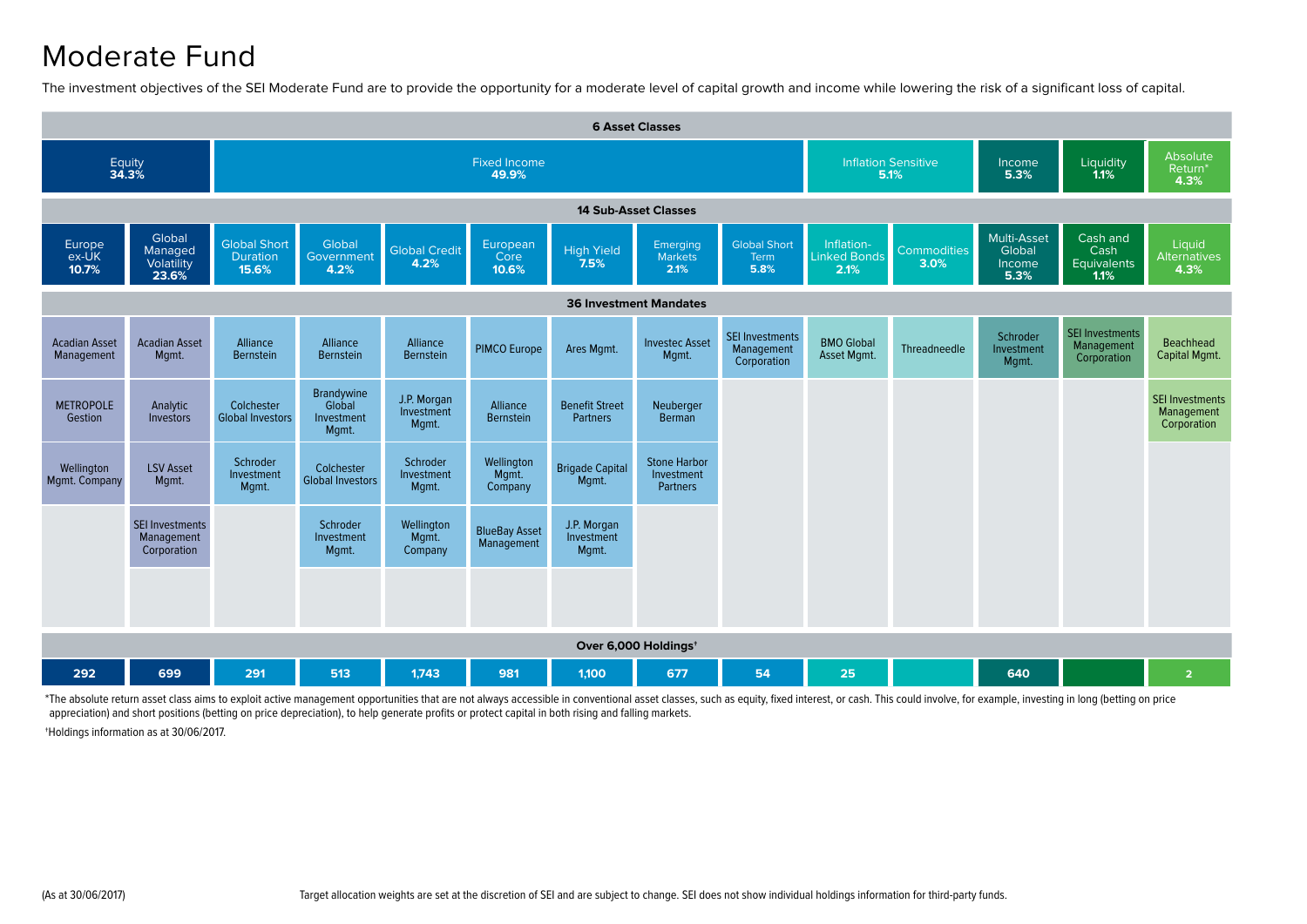# Core Fund

The investment objectives of the SEI Core Fund are to provide the opportunity for capital growth and income in line with global equity and fixed-income markets whilst seeking to manage the respective risks.



\*The absolute return asset class aims to exploit active management opportunities that are not always accessible in conventional asset classes, such as equity, fixed interest, or cash. This could involve, for example, inves (betting on price depreciation), to help generate profits or protect capital in both rising and falling markets. †Holdings information as at 30/06/2017.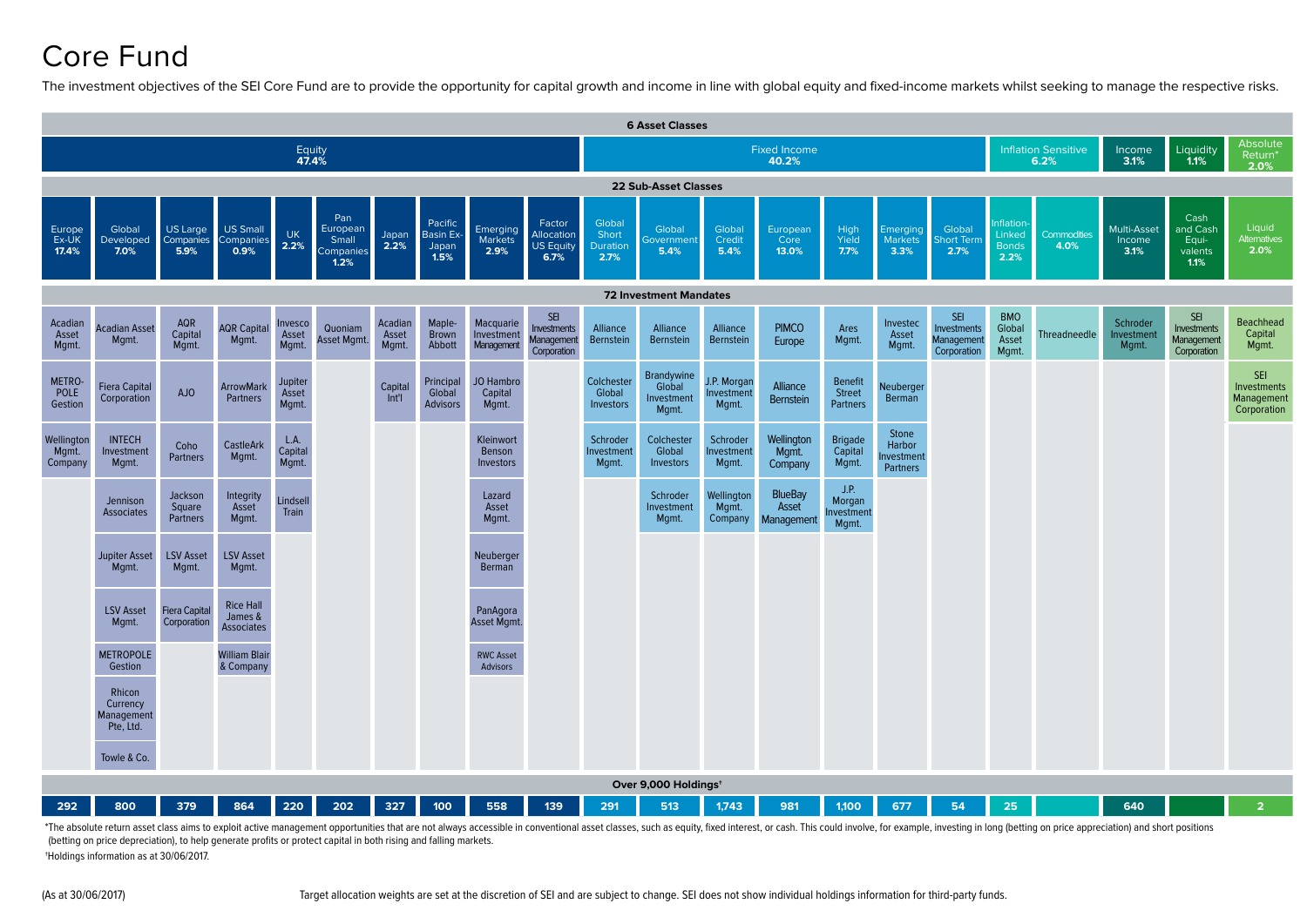# Balanced Fund

The investment objectives of the SEI Balanced Fund are to provide capital growth and income in line with global equity and fixed-income markets whilst seeking to manage the respective risks.



\*The absolute return asset class aims to exploit active management opportunities that are not always accessible in conventional asset classes, such as equity, fixed interest, or cash. This could involve, for example, inves price depreciation), to help generate profits or protect capital in both rising and falling markets.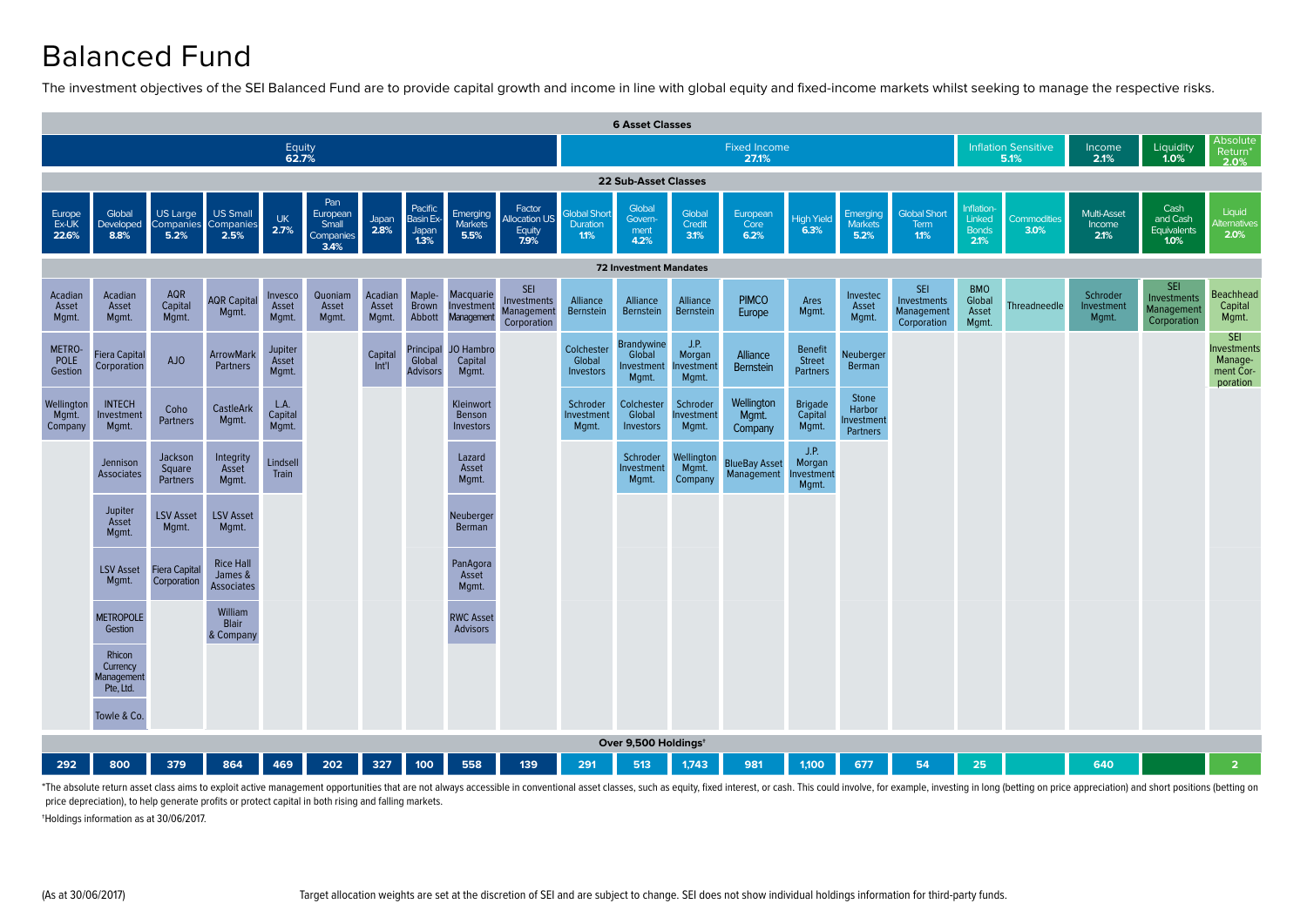# Growth Fund

The investment objective of the SEI Growth Fund is to provide capital growth and risk exposure predominantly in line with global equity markets.

| <b>3 Asset Classes</b>         |                                                   |                                     |                                                   |                               |                                            |                               |                                        |                                                |                                                         |                                             |                                    |                                             |                                                  |                                   |                            |
|--------------------------------|---------------------------------------------------|-------------------------------------|---------------------------------------------------|-------------------------------|--------------------------------------------|-------------------------------|----------------------------------------|------------------------------------------------|---------------------------------------------------------|---------------------------------------------|------------------------------------|---------------------------------------------|--------------------------------------------------|-----------------------------------|----------------------------|
| Equity<br>80.0%                |                                                   |                                     |                                                   |                               |                                            |                               |                                        |                                                |                                                         |                                             | <b>Fixed Income</b><br>16.0%       | <b>Inflation Sensitive</b><br>4.0%          |                                                  |                                   |                            |
| <b>16 Sub-Asset Classes</b>    |                                                   |                                     |                                                   |                               |                                            |                               |                                        |                                                |                                                         |                                             |                                    |                                             |                                                  |                                   |                            |
| Europe Ex-UK<br>28.6%          | Global<br>Developed<br>10.5%                      | US Large<br>Companies<br>6.2%       | <b>US Small</b><br>Companies<br>3.5%              | <b>UK</b><br>3.3%             | Pan European<br>Small<br>Companies<br>4.9% | Japan<br>3.3%                 | Pacific Basin<br>Ex-Japan<br>2.0%      | Emerging<br><b>Markets</b><br>7.9%             | Factor<br><b>Allocation</b><br><b>US Equity</b><br>9.9% | Global<br><b>Sovernment</b><br>2.0%         | Global<br>Credit<br>2.0%           | <b>High Yield</b><br>6.0%                   | Emerging<br><b>Markets</b><br>6.0%               | Inflation-<br>inked Bonds<br>2.0% | <b>Commodities</b><br>2.0% |
| <b>61 Investment Mandates</b>  |                                                   |                                     |                                                   |                               |                                            |                               |                                        |                                                |                                                         |                                             |                                    |                                             |                                                  |                                   |                            |
| <b>Acadian Asset</b><br>Mgmt.  | <b>Acadian Asset</b><br>Mgmt.                     | <b>AQR Capital</b><br>Mgmt.         | <b>AQR Capital</b><br>Mgmt.                       | <b>Invesco Asset</b><br>Mgmt. | Quoniam Asset<br>Mgmt.                     | <b>Acadian Asset</b><br>Mgmt. | Maple-Brown<br>Abbott                  | Macquarie<br>Investment<br>Management          | <b>SEI</b><br>Investments<br>Management<br>Corporation  | Alliance<br>Bernstein                       | Alliance<br><b>Bernstein</b>       | Ares Mgmt.                                  | Investec<br>Asset<br>Mgmt.                       | <b>BMO Global</b><br>Asset Mgmt.  | Threadneedle               |
| <b>METROPOLE</b><br>Gestion    | <b>Fiera Capital</b><br>Corporation               | AJO                                 | <b>ArrowMark</b><br><b>Partners</b>               | <b>Jupiter Asset</b><br>Mgmt. |                                            | Capital<br>International      | Principal<br>Global<br><b>Advisors</b> | <b>JO Hambro</b><br>Capital Mgmt.              |                                                         | Brandywine<br>Global<br>Investment<br>Mgmt. | J.P. Morgan<br>Investment<br>Mgmt. | <b>Benefit</b><br>Street<br><b>Partners</b> | Neuberger<br>Berman                              |                                   |                            |
| Wellington<br>Mgmt.<br>Company | <b>INTECH</b><br>Investment<br>Mgmt.              | <b>Coho Partners</b>                | CastleArk Mgmt.                                   | L.A. Capital<br>Mgmt.         |                                            |                               |                                        | <b>Kleinwort</b><br>Benson<br><b>Investors</b> |                                                         | Colchester<br>Global<br>Investors           | Schroder<br>Investment<br>Mgmt.    | <b>Brigade</b><br>Capital<br>Mgmt.          | Stone<br>Harbor<br>Investment<br><b>Partners</b> |                                   |                            |
|                                | Jennison<br>Associates                            | Jackson Square<br><b>Partners</b>   | <b>Integrity Asset</b><br>Mqmt.                   | <b>Lindsell Train</b>         |                                            |                               |                                        | <b>Lazard Asset</b><br>Mqmt.                   |                                                         | Schroder<br>Investment<br>Mgmt.             | Wellington<br>Mgmt.<br>Company     | J.P. Morgan<br>Investment<br>Mgmt.          |                                                  |                                   |                            |
|                                | <b>Jupiter Asset</b><br>Mgmt.                     | <b>LSV Asset</b><br>Mgmt.           | LSV Asset Mgmt.                                   |                               |                                            |                               |                                        | Neuberger<br>Berman                            |                                                         |                                             |                                    |                                             |                                                  |                                   |                            |
|                                | LSV Asset Mgmt.                                   | <b>Fiera Capital</b><br>Corporation | <b>Rice Hall James &amp;</b><br><b>Associates</b> |                               |                                            |                               |                                        | PanAgora<br>Asset Mgmt.                        |                                                         |                                             |                                    |                                             |                                                  |                                   |                            |
|                                | <b>METROPOLE</b><br>Gestion                       |                                     | <b>William Blair</b><br>& Company                 |                               |                                            |                               |                                        | <b>RWC Asset</b><br><b>Advisors</b>            |                                                         |                                             |                                    |                                             |                                                  |                                   |                            |
|                                | <b>Rhicon Currency</b><br>Management<br>Pte, Ltd. |                                     |                                                   |                               |                                            |                               |                                        |                                                |                                                         |                                             |                                    |                                             |                                                  |                                   |                            |
|                                | Towle & Co.                                       |                                     |                                                   |                               |                                            |                               |                                        |                                                |                                                         |                                             |                                    |                                             |                                                  |                                   |                            |
|                                |                                                   |                                     |                                                   |                               |                                            |                               | Over 8,000 Holdings <sup>+</sup>       |                                                |                                                         |                                             |                                    |                                             |                                                  |                                   |                            |
| 292                            | 800                                               | 379                                 | 864                                               | 469                           | 202                                        | 327                           | 100                                    | 558                                            | 139                                                     | 513                                         | 1,743                              | 1,100                                       | 677                                              | 25                                |                            |